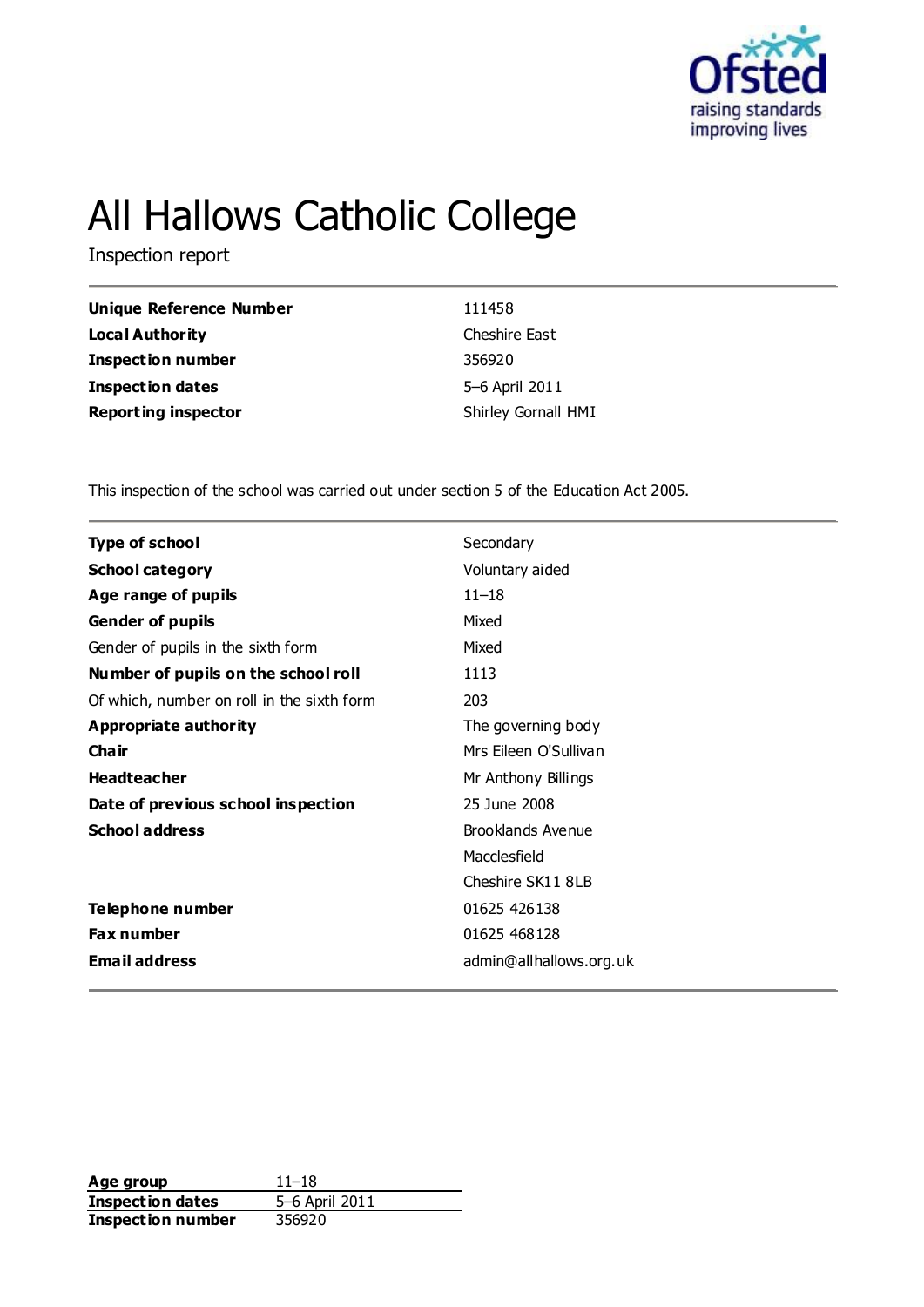The Office for Standards in Education, Children's Services and Skills (Ofsted) regulates and inspects to achieve excellence in the care of children and young people, and in education and skills for learners of all ages. It regulates and inspects childcare and children's social care, and inspects the Children and Family Court Advisory Support Service (Cafcass), schools, colleges, initial teacher training, work-based learning and skills training, adult and community learning, and education and training in prisons and other secure establishments. It assesses council children's services, and inspects services for looked after children, safeguarding and child protection.

Further copies of this report are obtainable from the school. Under the Education Act 2005, the school must provide a copy of this report free of charge to certain categories of people. A charge not exceeding the full cost of reproduction may be made for any other copies supplied.

If you would like a copy of this document in a different format, such as large print or Braille, please telephone 0300 123 4234, or email **[enquiries@ofsted.gov.uk](mailto:enquiries@ofsted.gov.uk)**.

You may copy all or parts of this document for non-commercial educational purposes, as long as you give details of the source and date of publication and do not alter the documentation in any way.

To receive regular email alerts about new publications, including survey reports and school inspection reports, please visit our website and go to 'Subscribe'.

Royal Exchange Buildings St Ann's Square Manchester M2 7LA T: 0300 123 4234 Textphone: 0161 618 8524 E: **[enquiries@ofsted.gov.uk](mailto:enquiries@ofsted.gov.uk)**

W: **[www.ofsted.gov.uk](http://www.ofsted.gov.uk/)**

© Crown copyright 2011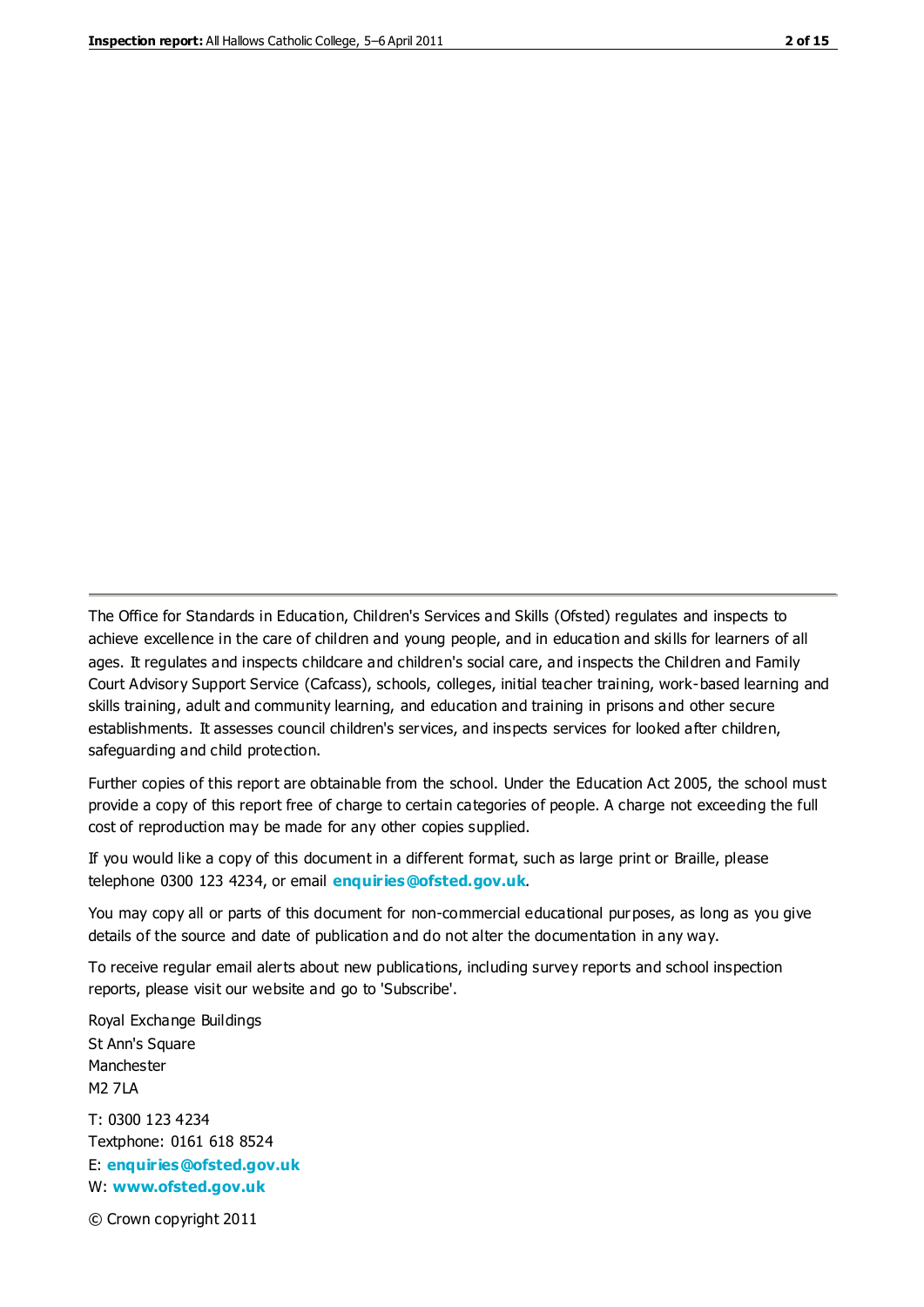# **Introduction**

This inspection was carried out by one of Her Majesty's Inspectors and four additional inspectors. Inspectors observed teaching and learning in 41 lessons taught by 41 teachers and held meetings with staff, students, the Chair of the Governing Body and a representative from the local authority. They observed the college's work, and looked at a wide range of documents including planning, assessment records, monitoring reports and the college's self-evaluation. They analysed 450 questionnaires received from parents and carers, 81 from staff and 154 from students.

- $\blacksquare$  The extent to which different groups of students, particularly the more able, make progress in their learning.
- The impact of the college's business, ethical enterprise and languages status on students' experiences and outcomes.
- The consistency and effectiveness of the work of subject leaders in raising students' achievement.

# **Information about the school**

All Hallows Catholic College is a larger–than- average 11-18 school serving a wide geographical area of East Cheshire. The proportion of students known to be eligible for free school meals is lower than average. The proportion of students from minority ethnic backgrounds is average, as is the proportion whose first language is not English. The proportion of students with identified special educational needs and/or disabilities is much lower than average but increasing. The proportion of those with a statement of special educational needs is lower than average. The number of students in the sixth form has increased considerably since the previous inspection. All Hallows was redesignated as a Business and Ethical Enterprise College in 2010 when it introduced an additional specialism for modern foreign languages. It holds numerous awards including Artsmark Gold, International Schools Award, Inclusion Quality Mark, Fair Trade School, Excellence in Enterprise Education, Sports Mark and ICT Mark.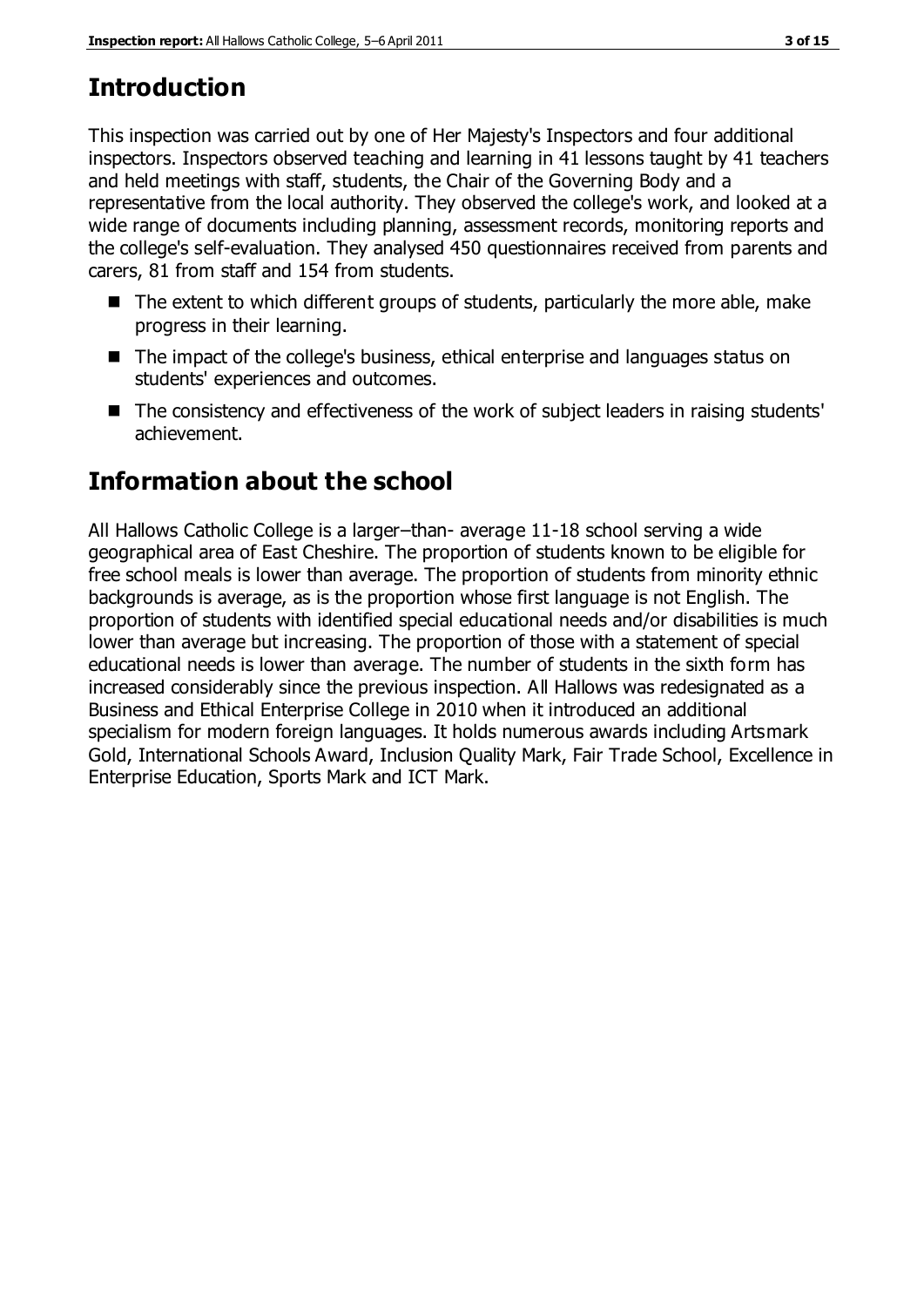# **Inspection judgements**

# **Overall effectiveness: how good is the school?** 1

## **The school's capacity for sustained improvement 1**

# **Main findings**

All Hallows Catholic College is an outstanding school, characterised by a palpable ethos that combines gospel values, ethical enterprise and aspiration for all students to be the best that they can in all dimensions of their lives. Under the dynamic and principled leadership of the headteacher, there has been strong improvement in provision and outcomes since the previous inspection. Students enjoy the wealth of opportunities provided by the college and their achievement is outstanding. Attainment is high in the majority of subjects and is improving rapidly in those where results have been closer to the national average. Students make good progress from their starting points. Higherattaining students, whose performance was identified as an area for improvement in previous inspections, now make strong progress, leading to a notable increase in the proportion of A\* and A grades achieved at GCSE level. Achievement is good and aspirations are high for students in the sixth form. Their attainment is above the national average in several subjects and is particularly strong in mathematics, English and business studies. Sixth formers make an effective contribution to the running of the college and are respected role models.

The college's mission underpins its work as an inclusive, harmonious community where all students are known, nurtured and treated as unique individuals. Students' behaviour is outstanding, evidenced by caring, compassionate attitudes, a strong sense of pride in the college and an eagerness to learn. Students feel extremely safe and speak appreciatively of the considerable efforts made by staff to ensure their health and well-being. Attendance has improved and is now above the national average. The college's specialism in business and ethical enterprise makes a powerful contribution to students' experiences and outcomes. They develop entrepreneurial skills in a rich variety of contexts that have earned them national recognition. Their development of basic skills is outstanding, as is their social, moral, spiritual and cultural development. They show an impressive degree of empathy for people in different communities and take effective action to support them in practical ways. The college has recently expanded its specialist status to incorporate modern foreign languages but as yet it is too early to see the impact of this decision.

As a result of focused leadership, coaching and action research, the quality of teaching has improved since the previous inspection and is good overall; an increasing proportion is outstanding and a diminishing amount is satisfactory. Lessons are planned and delivered according to a consistent framework that enables students to learn sequentially and reflectively. Relationships between staff and students are excellent and most lessons are very enjoyable; some teaching is inspirational. On a few occasions, the degree of challenge provided to individuals is insufficient to promote achievement at the highest level, whereas in a few other instances the structure of tasks does not best meet the needs of students with lower level literacy skills. Teachers' assessment of students' work is generally very accurate but there is some inconsistency in the quality of marking. An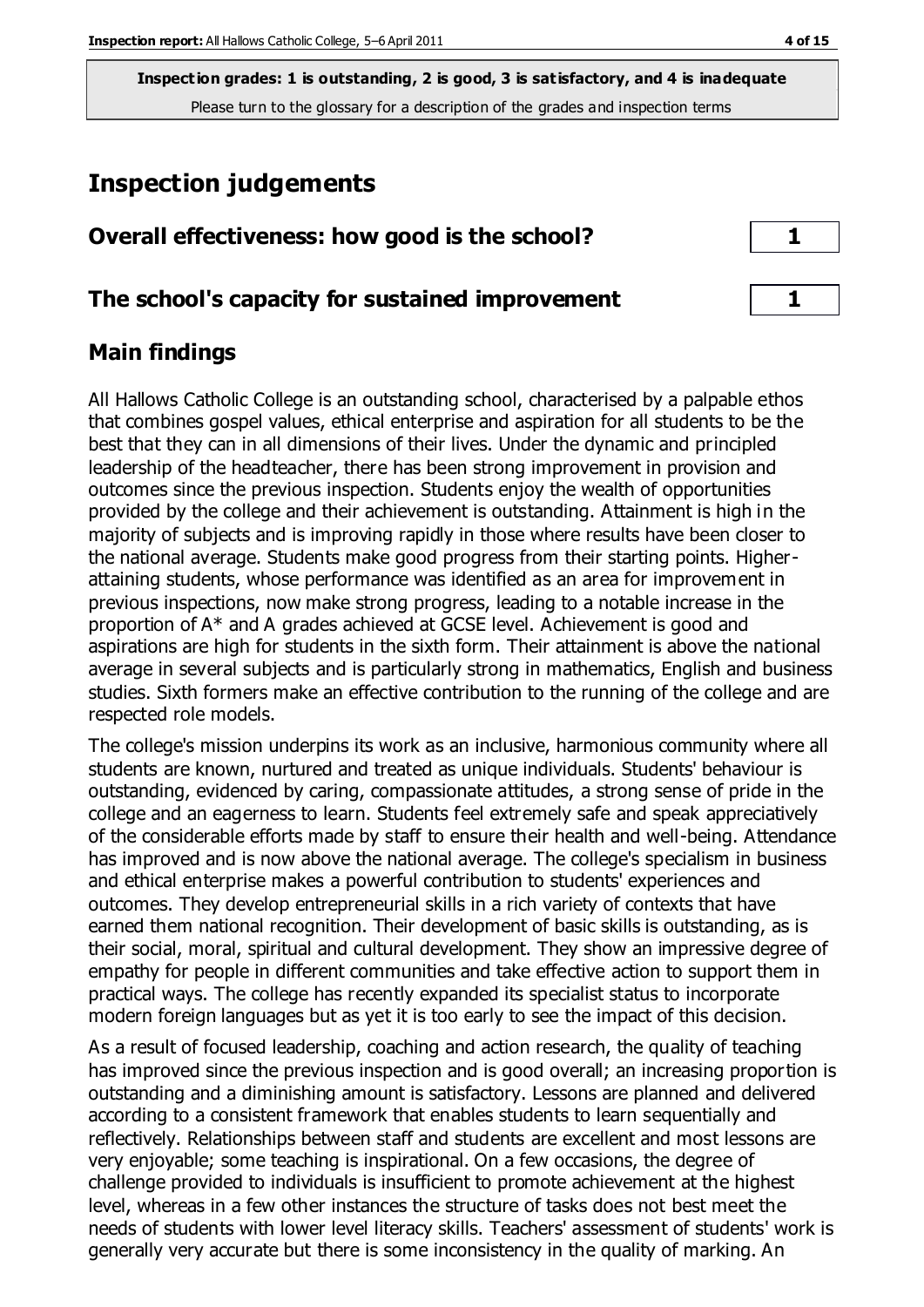excellent curriculum has been developed enabling students to pursue their interests and develop wide -ranging skills. Outstanding care, guidance and support, including that provided for individuals through partnership with a variety of agencies, contributes greatly to students' happiness, security, self-esteem and their good progress.

The headteacher and senior leadership team provide intelligent, outward-facing leadership. They are innovative, creative and continually seek to compare the college's practice with best-quality benchmarks. Their powerful vision of excellence is understood and subscribed to by students, staff and parents. In partnership with a highly skilled and supportive governing body, leaders at all levels ensure a climate in which students' success is fostered and celebrated. The college's self-evaluation is rigorous, insightful and leads to well-planned actions. Community cohesion is outstanding, characterised by a range of partnerships and initiatives where the college is at the hub. Equality of opportunity is continually assured in all aspects of the college's work. There is a clear track record of improvement since the previous inspection. The college's success in raising achievement, combined with its intuitive management systems, spirit of innovation and avoidance of complacency mean that it has outstanding capacity to sustain further improvements.

# **What does the school need to do to improve further?**

- Raise achievement by making maximum use of the college's expertise within business and enterprise to develop its new specialist dimension of modern foreign languages.
- Increase the proportion of teaching that is good or outstanding still further by:
	- $=$  ensuring that the needs of individual learners are met by refining tasks to match their prior attainment and skills
	- $=$  ensuring that the literacy skills of lower attaining students are consistently supported in all lessons.
- Further refine marking to establish consistency across all subject areas so that students are able to take appropriate steps in response to teachers' feedback.

# **Outcomes for individuals and groups of pupils 1**

Students relish the opportunities provided for them by the college and achieve outstandingly well from starting points which vary year-on-year from broadly average to above average. Attainment has risen steadily since the previous inspection. In 2010, the proportions of students gaining five or more GCSE qualifications at  $A^*$  to C grades was well above average, as was the proportion gaining five good qualifications including English and mathematics. Performance was particularly strong in English, mathematics, science subjects, information and communication technology (ICT) and music. Attainment was lower, although improving, in modern foreign languages and design and technology. The proportion of students gaining A\* and A grades, identified as an area for improvement at previous inspections, has significantly increased because higher-attaining students are now making very good progress from their starting points.

College data and lesson observations confirm that students make good progress, particularly in English where rates of progression exceed those found nationally. The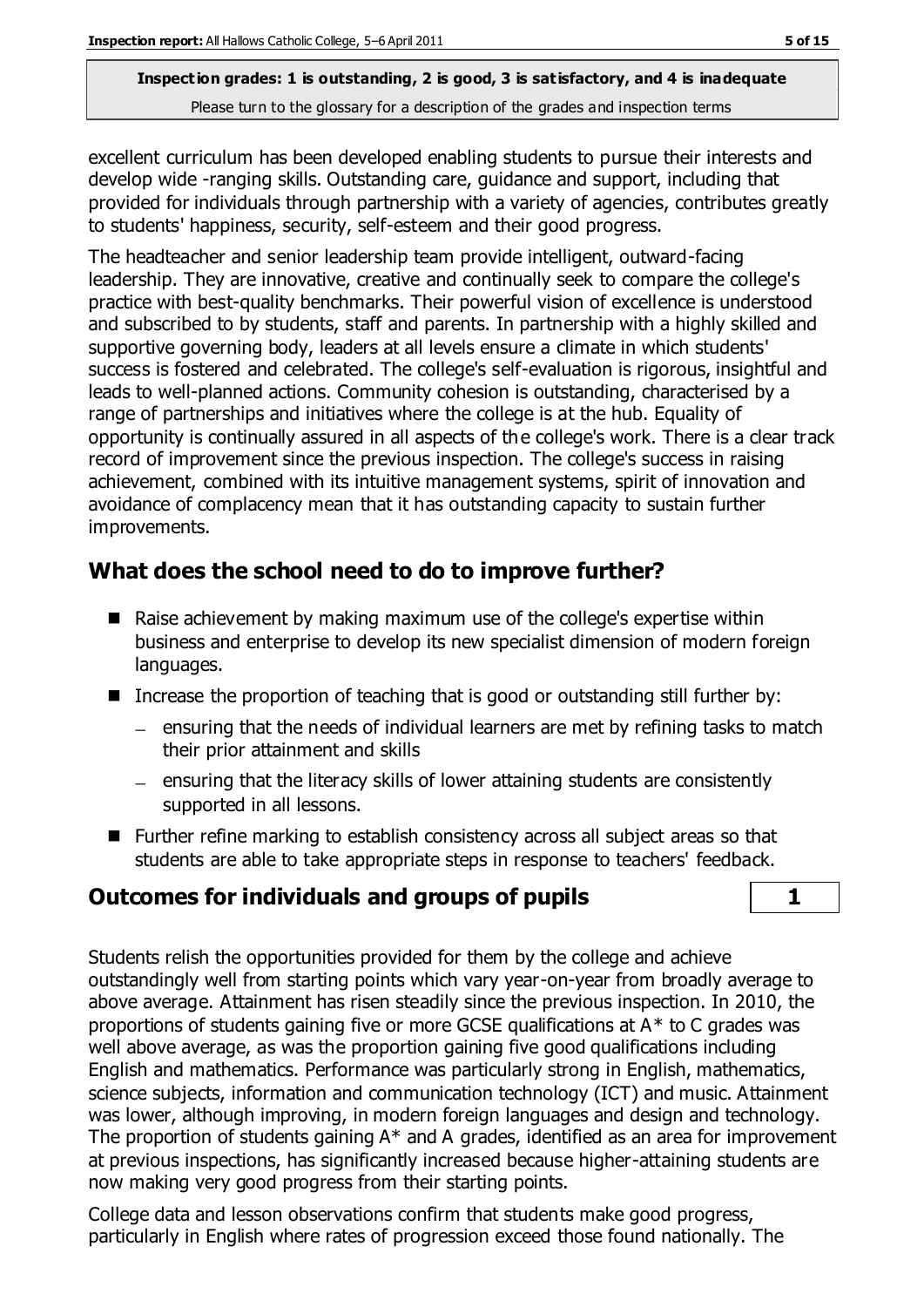proportion of students meeting ambitious targets across the range of subjects has increased as a result of well-considered measures, including altering the length of taught lessons to enable longer periods of reflective learning and skills application.

Students report that their enjoyment of learning has been enhanced by opportunities to engage in collaborative work and projects which have relevance to their own lives and interests. The progress made by students with special educational needs and/or disabilities is similar to that of their peers due to high-quality support which is carefully matched to their needs. Students behave exceptionally well, arriving punctually and smartly attired to lessons and demonstrating high levels of concentration. They are cheerful and courteous, giving feedback on each other's performance in a sensitive and constructive way when working in groups. They report unanimously that incidents of inappropriate behaviour or bullying are very rare and are dealt with immediately and effectively. They feel extremely safe in college and consider that the college's measures to encourage healthy lifestyles are highly effective.

During their time at All Hallows, students develop attitudes and skills that equip them exceptionally well for the world of work. Attendance has improved and is now above average. Many students develop entrepreneurial skills directly as a result of specialist status, including through work experience in the college's iconic Romero Business Centre, an impressive facility which encapsulates its mission. Crucially, students have a welldeveloped moral sense and readily articulate the principles of fair trade; through their business activities they have generated considerable funds to support the building of a clinic in India. Their spiritual sense is exemplified in their willing contribution to acts of worship. They have excellent awareness of the beliefs of people from other cultures, ethnic backgrounds and religions. Many students make a valuable contribution to the community, for instance, by working alongside students from a neighbouring special school in growing vegetables for use in the college kitchen and by a local care home and caring for the college chickens in the henterprise initiative. The college's various councils are influential in determining and evaluating policies.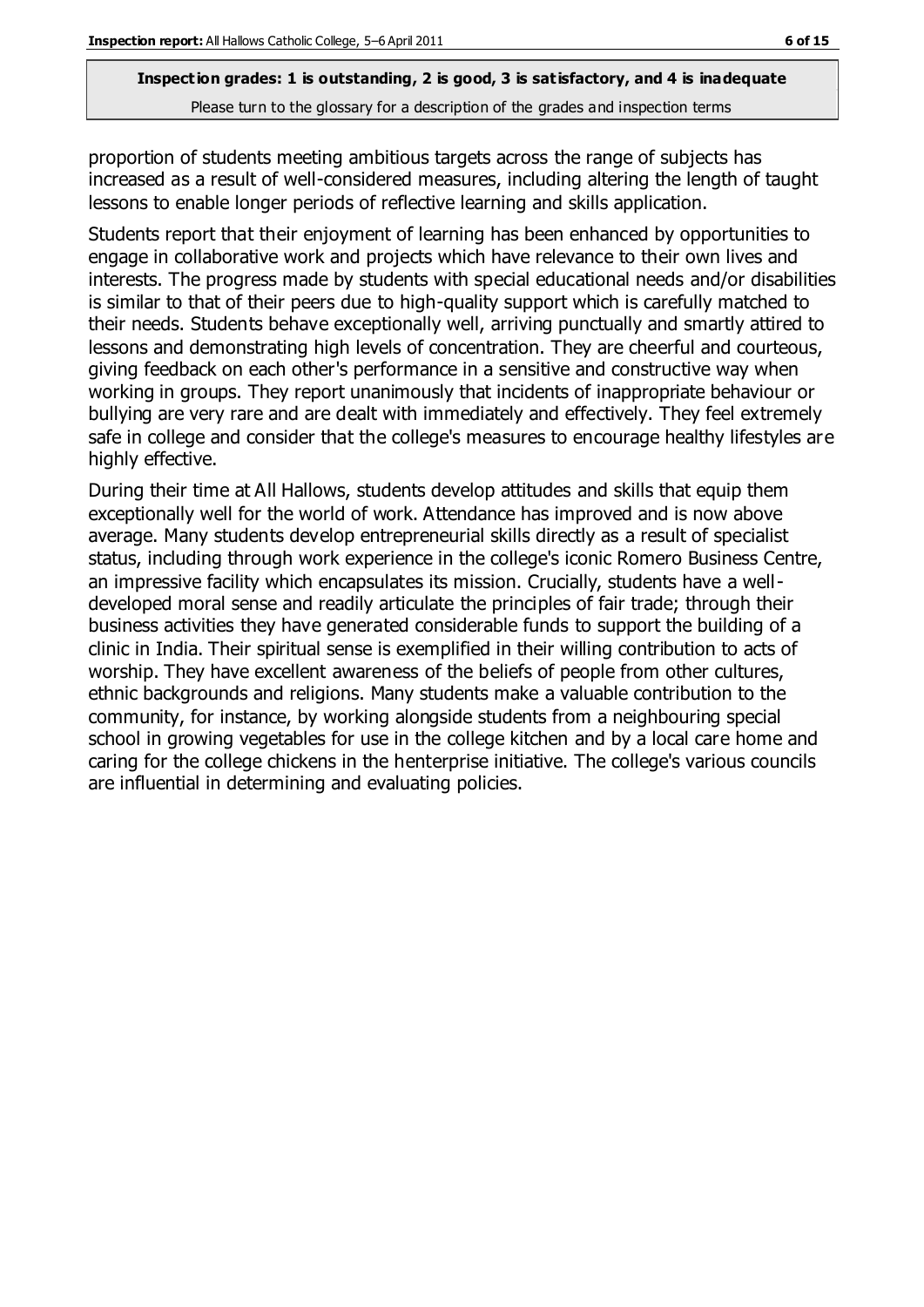# **Inspection grades: 1 is outstanding, 2 is good, 3 is satisfactory, and 4 is inadequate**

Please turn to the glossary for a description of the grades and inspection terms

These are the grades for pupils' outcomes

| Pupils' achievement and the extent to which they enjoy their learning                                                     | 1              |
|---------------------------------------------------------------------------------------------------------------------------|----------------|
| Taking into account:<br>Pupils' attainment <sup>1</sup>                                                                   | 1              |
| The quality of pupils' learning and their progress                                                                        | $\mathcal{P}$  |
| The quality of learning for pupils with special educational needs and/or disabilities<br>and their progress               | $\overline{2}$ |
| The extent to which pupils feel safe                                                                                      | 1              |
| Pupils' behaviour                                                                                                         | 1              |
| The extent to which pupils adopt healthy lifestyles                                                                       | 1              |
| The extent to which pupils contribute to the school and wider community                                                   | 1              |
| The extent to which pupils develop workplace and other skills that will contribute to<br>their future economic well-being |                |
| Taking into account:<br>Pupils' attendance <sup>1</sup>                                                                   | $\mathfrak{p}$ |
| The extent of pupils' spiritual, moral, social and cultural development                                                   | 1              |

<sup>1</sup> The grades for attainment and attendance are: 1 is high; 2 is above average; 3 is broadly average; and 4 is low

# **How effective is the provision?**

The quality of teaching has improved since the previous inspection due to the college's impressive action research work that has focused on determining, modelling and implementing a unique framework for teaching and learning. Lessons are consistently planned and include a wide variety of activities that motivate students and extend their thinking. The most effective lessons are characterised by skilful questioning that engages and challenges students. This was the case in an outstanding mathematics lesson where students made excellent progress in solving quadratic equations due to the teacher's ability to build their confidence through structured dialogue that required them to articulate their thinking. Similarly, in a music lesson students made exceptional progress in understanding elements within a classical music composition because of the teacher's ability to engage and deepen their understanding. Students respond well to opportunities to take on specific roles in group work, such as in a very successful French lesson where 'scribes' 'linguists' and 'fast walkers' had to work together to interpret, classify and evaluate statements relating to smoking. On a few occasions, there is insufficient challenge to individual students to make the best possible progress and in other instances, the literacy skills of lower-attaining students are not fully supported through structured tasks. Teachers have an accurate picture of students' progress. Marking is undertaken regularly and is often of a high quality, such as in art and English where students are provided with clear developmental feedback. In the best practice, teachers pose questions to students when they mark and have a clear expectation that students will respond to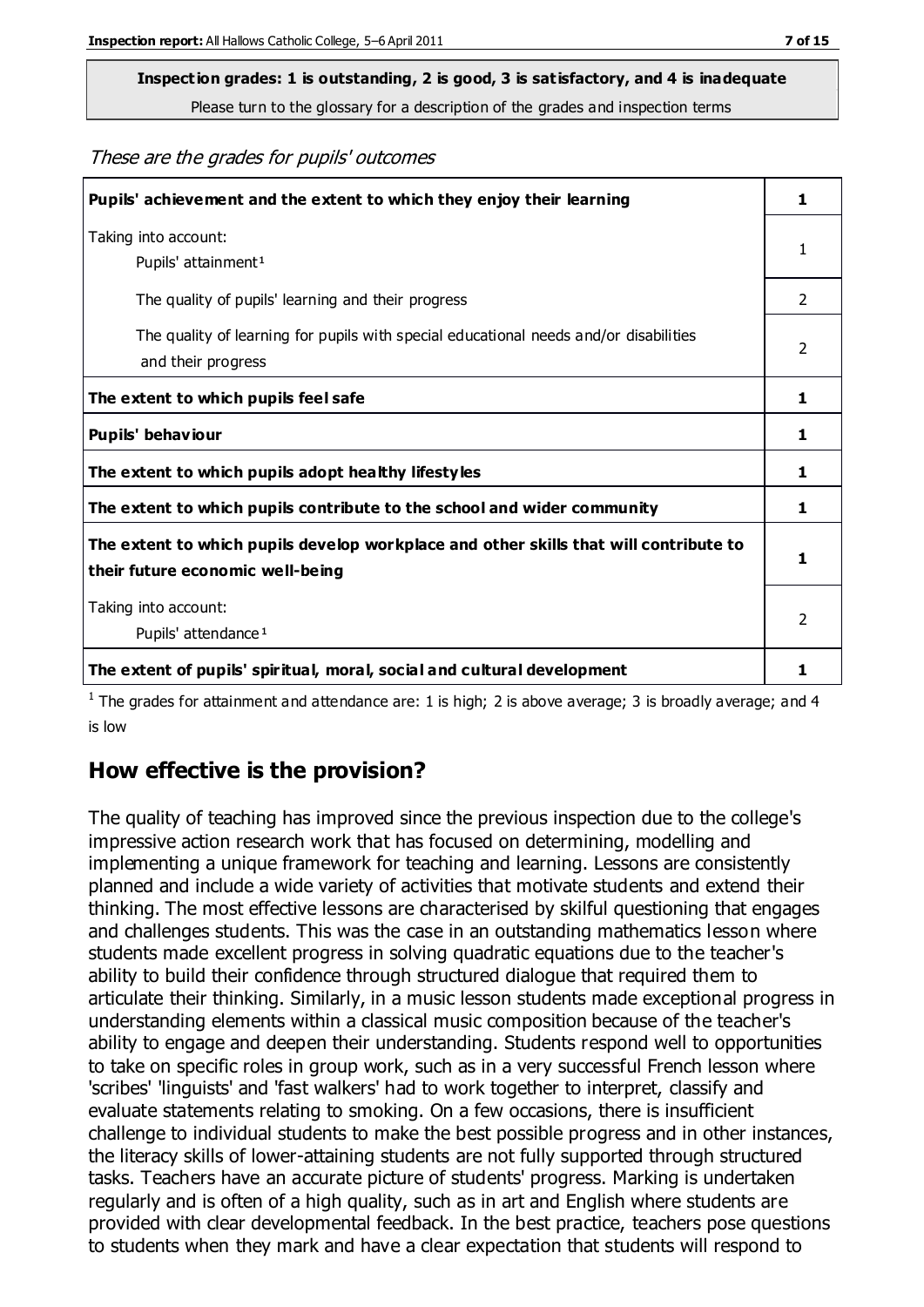these, however, this excellent practice is not consistently embedded. There is a keen sense of professional dialogue within the college; teachers are reflective and eager to share their practice. All teachers work hard to make lessons interesting and relevant to students' own interests and experiences. The college environment is conducive to high achievement. It is immaculately well-presented, with many examples of students' work displayed and celebrated. Quotations from distinctive cultural and spiritual leaders enliven corridors and generate debate.

The college's outstanding curriculum is continually reviewed and developed to meet the needs of students. Business and enterprise has an important role in shaping the curriculum offer, with accredited opportunities for students to develop skills that will be valuable in the workplace. At Key Stage 4, students can select from a broad range of traditional academic qualifications, complemented by applied learning courses. Crosscurricular skills, such as literacy, numeracy, ICT and thinking skills, are clearly embedded in all subjects. Students agree that the quality of care, guidance and support they receive is a major strength of the college, commenting in discussion that 'staff really know us well and are always there for us.' They are particularly appreciative of the help they receive at transition points from primary school and leading to higher education or employment. Students whose circumstances may make them vulnerable are exceptionally wellsupported and nurtured so that they can enjoy all aspects of college life. Partnerships with external agencies enable students to access a range of services to help them make choices with regard to their own lifestyles and futures.

| The quality of teaching                                                                                    |  |
|------------------------------------------------------------------------------------------------------------|--|
| Taking into account:<br>The use of assessment to support learning                                          |  |
| The extent to which the curriculum meets pupils' needs, including, where relevant,<br>through partnerships |  |
| The effectiveness of care, guidance and support                                                            |  |

These are the grades for the quality of provision

# **How effective are leadership and management?**

Under the headteacher's innovative leadership, provision and outcomes have improved significantly since the previous inspection. He is fully supported by a skilled and experienced senior leadership team who exude passion for their work. Departmental leaders work consistently and enthusiastically to raise standards in their areas. Several of them have been appointed since the previous inspection and they have benefited from well-considered coaching and induction programmes. College leaders at all levels are committed to raising achievement and have developed clear, consistently implemented systems, including highly effective quality assurance processes. The college continually tests itself using best-practice benchmarks and systematically evaluates and reports on all aspects of its work.

The governing body provides very effective support and ask challenging questions to ensure that strategic decisions are thoroughly considered. It is fully involved in the life of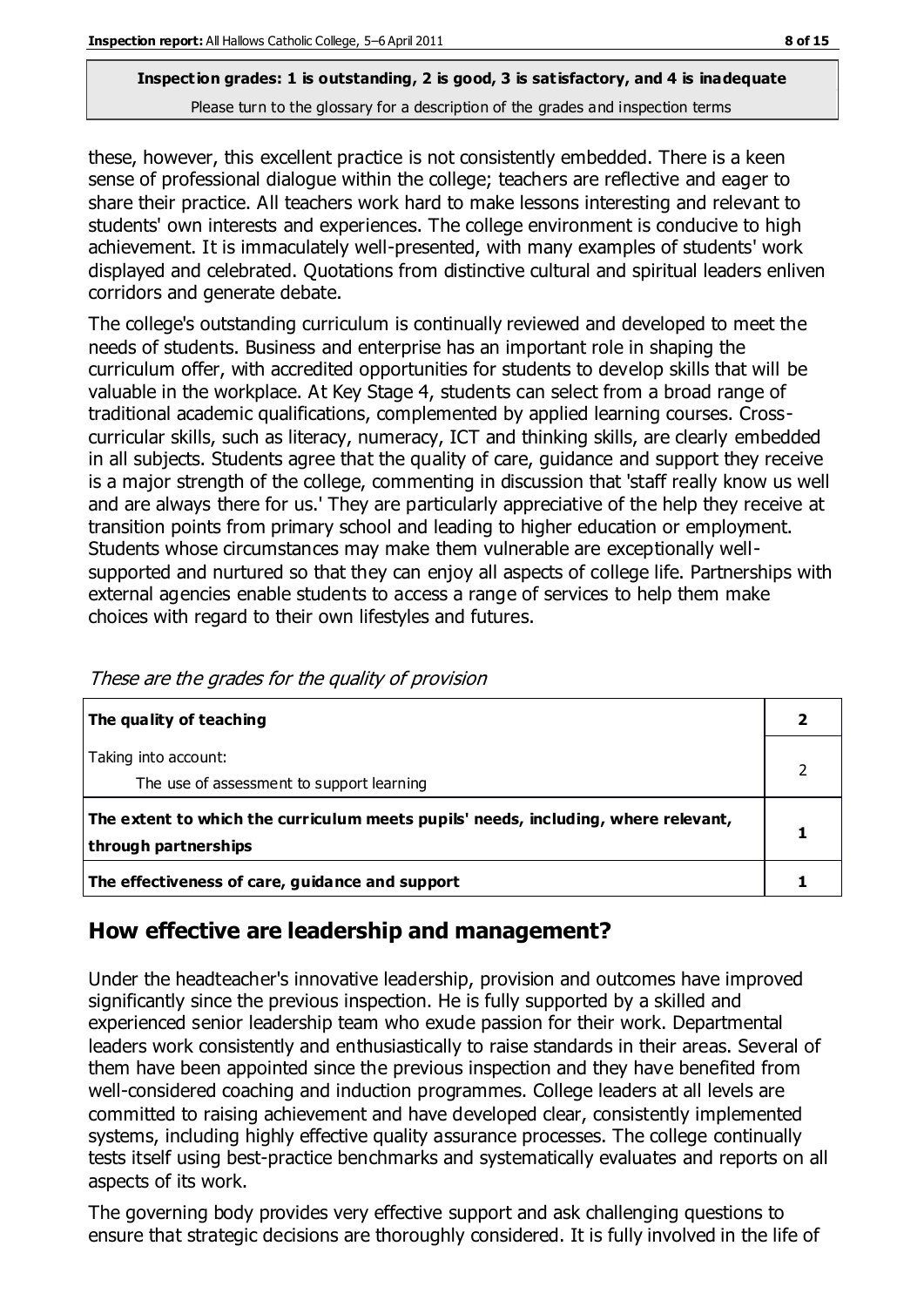the college and makes a significant contribution to its insightful and accurate selfevaluation, including through the structured review of its own effectiveness.

Equality of opportunity is ensured, for example, through the college's curriculum policies and through interventions that support students with special educational needs and/or disabilities in accessing all that is provided by the college. There are no significant differences in performance between different groups. Students are adamant that discrimination in any form is not tolerated and they display very thoughtful and considerate attitudes to each other. All safeguarding duties are met. The college is at the hub of many partnerships with local schools, voluntary organisations, higher education providers and educational development networks. These partnerships are carefully selected and their impact is fully evaluated. The views of parents and carers are regularly sought through wide-ranging ways including an e-forum which is proving to be very popular.

The college is fully aware of its own context and makes an outstanding contribution to its immediate community, for example, through its 'spade brigade' initiative involving local volunteers in its vegetable garden, and in numerous projects related to its business specialism and faith foundation. Relationships have been forged further afield including through the college's impressive international charitable work. The college is well-placed to maintain its strong trajectory of improvement; morale is high, direction is clear and guiding principles are steadfast.

| The effectiveness of leadership and management in embedding ambition and driving<br><i>improvement</i>                                                           |   |
|------------------------------------------------------------------------------------------------------------------------------------------------------------------|---|
| Taking into account:<br>The leadership and management of teaching and learning                                                                                   | 1 |
| The effectiveness of the governing body in challenging and supporting the<br>school so that weaknesses are tackled decisively and statutory responsibilities met | 1 |
| The effectiveness of the school's engagement with parents and carers                                                                                             | 1 |
| The effectiveness of partnerships in promoting learning and well-being                                                                                           | 1 |
| The effectiveness with which the school promotes equality of opportunity and tackles<br>discrimination                                                           | 1 |
| The effectiveness of safeguarding procedures                                                                                                                     | 2 |
| The effectiveness with which the school promotes community cohesion                                                                                              | 1 |
| The effectiveness with which the school deploys resources to achieve value for money                                                                             | 1 |

#### These are the grades for leadership and management

# **Sixth form**

Students enjoy the varied courses and opportunities available to them in the sixth form and achieve well from starting points which are typically above average. They are particularly successful in subjects related to the college's specialist status and in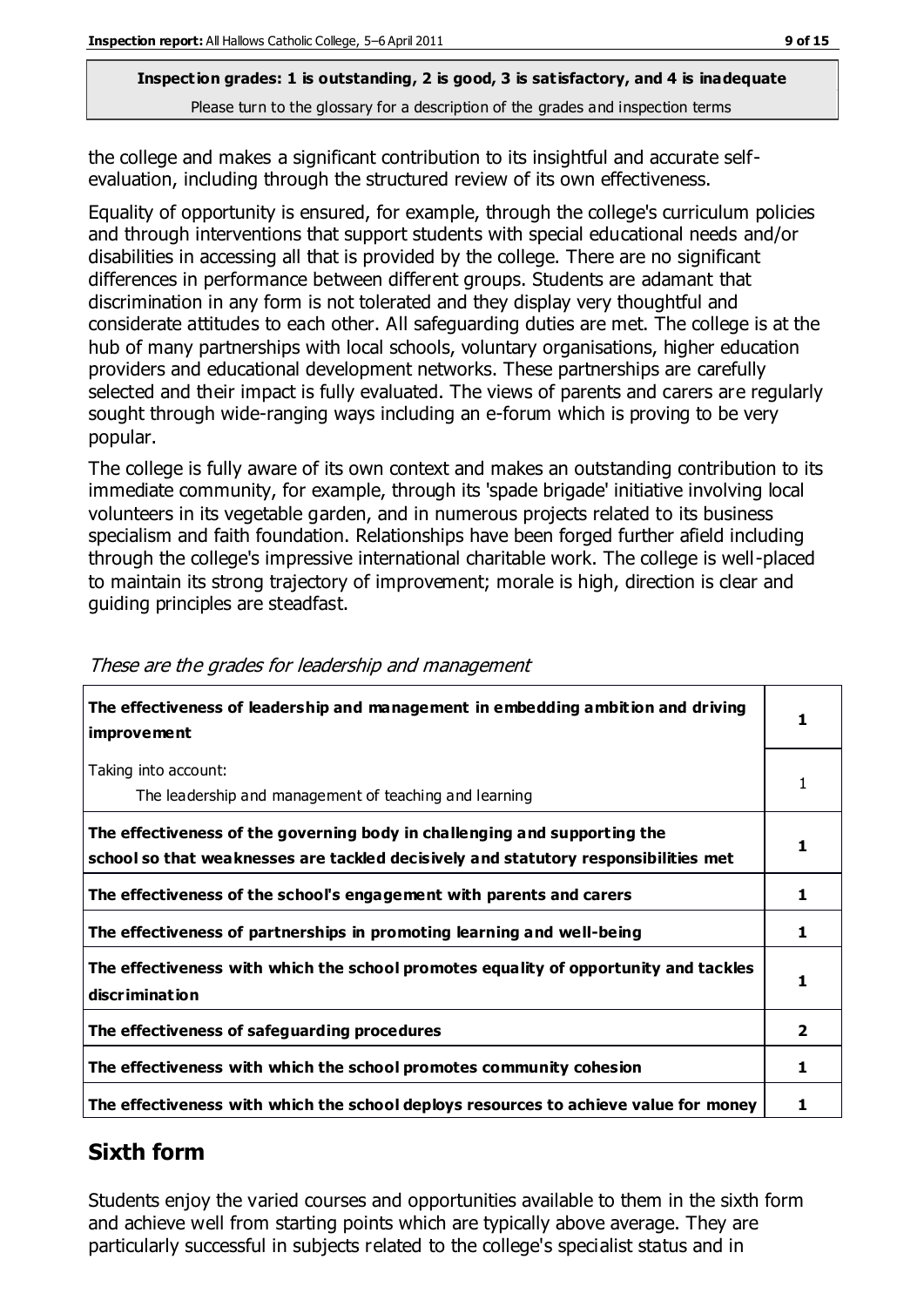# **Inspection grades: 1 is outstanding, 2 is good, 3 is satisfactory, and 4 is inadequate**

Please turn to the glossary for a description of the grades and inspection terms

mathematics and English. Students following BTEC courses in business and ICT benefit from the colleges' status as a Careers Academy School by taking up internships with major businesses. The proportion of students completing courses is higher than average and there is a track record of success in terms of progression to universities. Through initiatives such as 'random acts of kindness' and 'Pay it Forward' students provide very positive models for younger members of the college, as well as making a positive contribution to their local community through intergenerational work at local charity shops and nursing homes. Some students have attended residential courses to develop high quality presentational skills, which they have then used to coach younger students in a project on social responsibility. The teaching in the sixth form is good, with considerable emphasis on promoting students' independence and challenging them to refine their thinking and apply their skills. This was the case in an outstanding drama lesson where students demonstrated high levels of peer support in perfecting a routine that required them to demonstrate high quality dramatic interpretation. The quality of care, guidance and support provided to sixth formers is exceptional, including bespoke support to families of first-generation students making applications to university. The sixth form leader has a clear view of developmental priorities and is effectively supported by staff and students in raising achievement.

| Overall effectiveness of the sixth form                         |  |  |
|-----------------------------------------------------------------|--|--|
| Taking into account:<br>Outcomes for students in the sixth form |  |  |
| The quality of provision in the sixth form                      |  |  |
| Leadership and management of the sixth form                     |  |  |

These are the grades for the sixth form

# **Views of parents and carers**

The proportion of parents and carers who completed questionnaires was very much higher than average. The vast majority of those who responded say that they are happy with their children's experience at the college. They are pleased with the quality of teaching and care their children receive and feel that the college is well led. One commented, 'There is an excellent ethos and the staff at All Hallows really care about every child.' This view was endorsed by many others. There was particular praise for the efforts taken by the college to welcome and integrate students when they join its community. A very small minority feel that the college is over-zealous with regard to its dress code for students. Inspectors found that students had smart appearance and that the college's 'dress for success' policy was helping to maintain a business-like learning environment.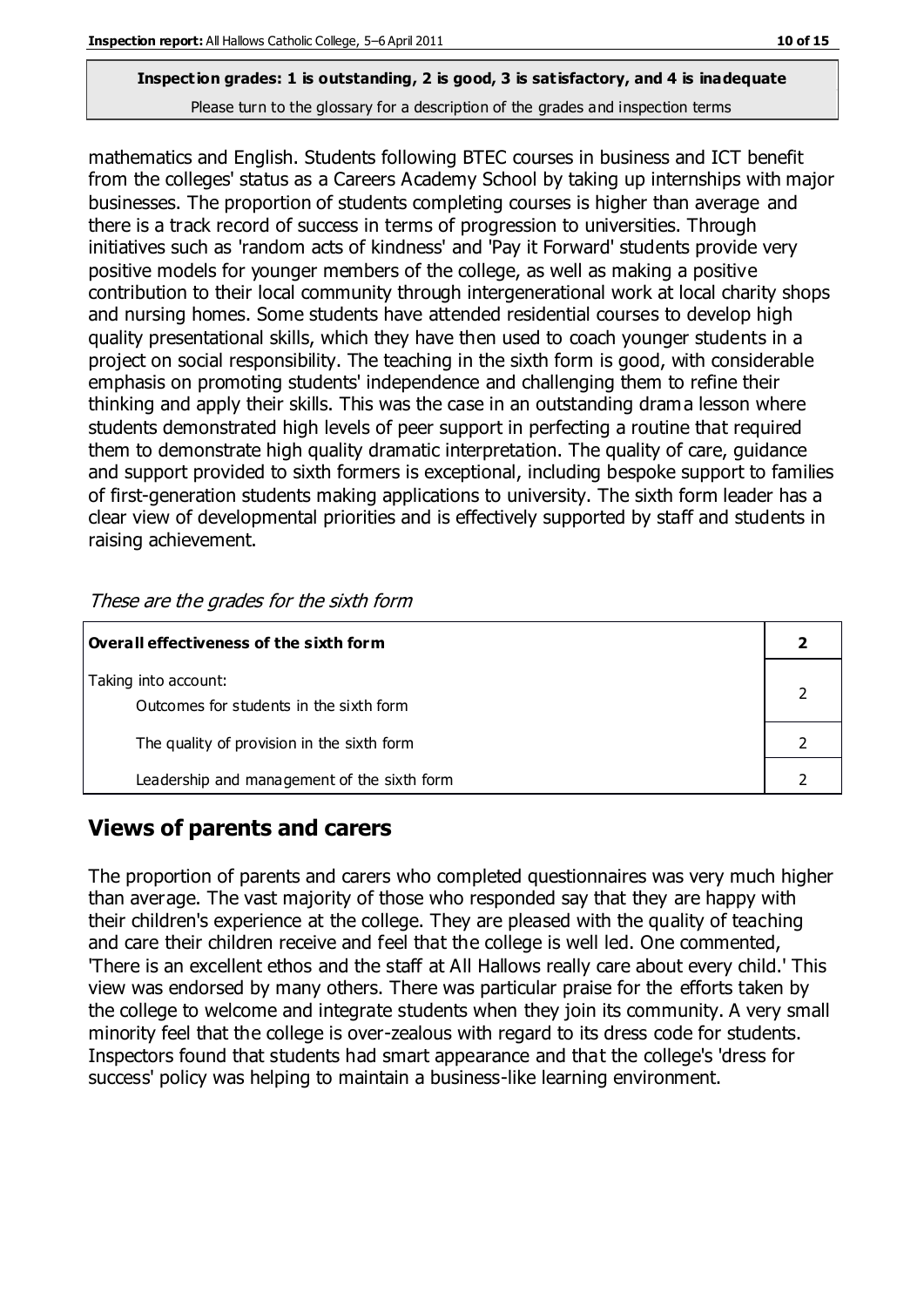#### **Responses from parents and carers to Ofsted's questionnaire**

Ofsted invited all the registered parents and carers of pupils registered at All Hallows Catholic College to complete a questionnaire about their views of the school.

In the questionnaire, parents and carers were asked to record how strongly they agreed with 13 statements about the school.

The inspection team received 450 completed questionnaires by the end of the on-site inspection. In total, there are 1113 pupils registered at the school.

| <b>Statements</b>                                                                                                                                                                                                                                       | <b>Strongly</b><br>agree |               | <b>Agree</b> |               |              | <b>Disagree</b> |                | <b>Strongly</b><br>disagree |  |
|---------------------------------------------------------------------------------------------------------------------------------------------------------------------------------------------------------------------------------------------------------|--------------------------|---------------|--------------|---------------|--------------|-----------------|----------------|-----------------------------|--|
|                                                                                                                                                                                                                                                         | <b>Total</b>             | $\frac{1}{2}$ | <b>Total</b> | $\frac{0}{0}$ | <b>Total</b> | $\frac{1}{2}$   | <b>Total</b>   | $\frac{0}{0}$               |  |
| My child enjoys school                                                                                                                                                                                                                                  | 122                      | 27            | 297          | 66            | 22           | 5               | 6              | $\mathbf{1}$                |  |
| The school keeps my child<br>safe                                                                                                                                                                                                                       | 206                      | 46            | 236          | 52            | 4            | $\mathbf{1}$    | $\overline{2}$ | $\mathbf 0$                 |  |
| My school informs me about<br>my child's progress                                                                                                                                                                                                       | 180                      | 40            | 236          | 52            | 27           | 6               | $\overline{2}$ | $\mathbf 0$                 |  |
| My child is making enough<br>progress at this school                                                                                                                                                                                                    | 157                      | 35            | 258          | 57            | 24           | 5               | 3              | $\mathbf{1}$                |  |
| The teaching is good at this<br>school                                                                                                                                                                                                                  | 141                      | 31            | 277          | 62            | 14           | 3               | 3              | $\mathbf{1}$                |  |
| The school helps me to<br>support my child's learning                                                                                                                                                                                                   | 135                      | 30            | 267          | 59            | 34           | 8               | $\overline{2}$ | $\mathbf 0$                 |  |
| The school helps my child to<br>have a healthy lifestyle                                                                                                                                                                                                | 88                       | 20            | 304          | 68            | 41           | 9               | 5              | $\mathbf{1}$                |  |
| The school makes sure that<br>my child is well prepared for<br>the future (for example<br>changing year group,<br>changing school, and for<br>children who are finishing<br>school, entering further or<br>higher education, or entering<br>employment) | 136                      | 30            | 266          | 59            | 20           | 4               | 6              | $\mathbf{1}$                |  |
| The school meets my child's<br>particular needs                                                                                                                                                                                                         | 126                      | 28            | 287          | 64            | 21           | 5               | 3              | $\mathbf{1}$                |  |
| The school deals effectively<br>with unacceptable behaviour                                                                                                                                                                                             | 158                      | 35            | 242          | 54            | 36           | 8               | 8              | $\overline{2}$              |  |
| The school takes account of<br>my suggestions and concerns                                                                                                                                                                                              | 85                       | 19            | 283          | 63            | 40           | 9               | 10             | $\mathcal{P}$               |  |
| The school is led and<br>managed effectively                                                                                                                                                                                                            | 162                      | 36            | 256          | 57            | 18           | $\overline{4}$  | 5              | $\mathbf{1}$                |  |
| Overall, I am happy with my<br>child's experience at this<br>school                                                                                                                                                                                     | 178                      | 40            | 249          | 55            | 13           | 3               | $\overline{4}$ | $\mathbf{1}$                |  |

The table above summarises the responses that parents and carers made to each statement. The percentages indicate the proportion of parents and carers giving that response out of the total number of completed questionnaires. Where one or more parents and carers chose not to answer a particular question, the percentages will not add up to 100%.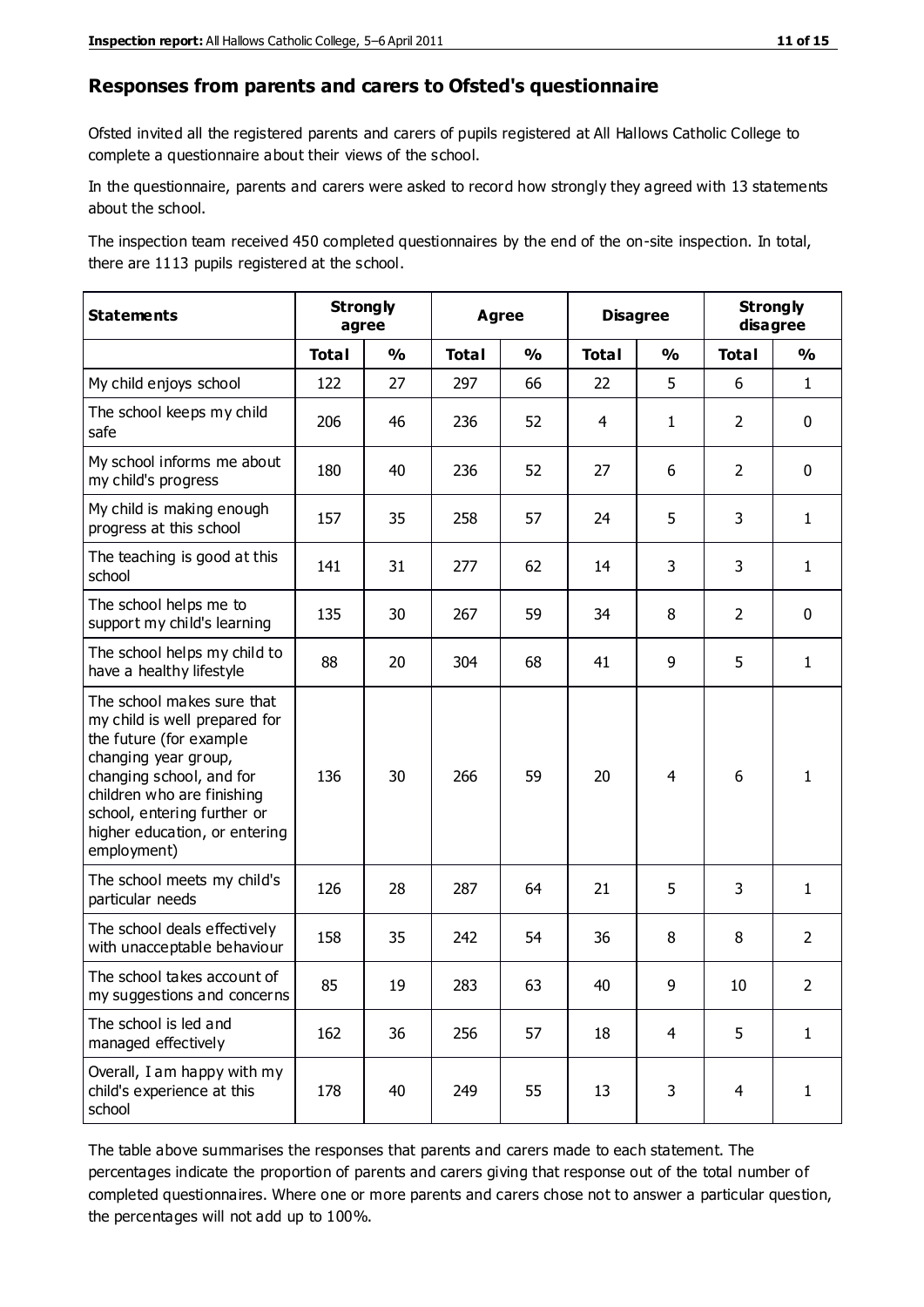# **Glossary**

| Grade   | <b>Judgement</b> | <b>Description</b>                                                                                                                                                                                                            |
|---------|------------------|-------------------------------------------------------------------------------------------------------------------------------------------------------------------------------------------------------------------------------|
| Grade 1 | Outstanding      | These features are highly effective. An outstanding school<br>provides exceptionally well for all its pupils' needs.                                                                                                          |
| Grade 2 | Good             | These are very positive features of a school. A school that<br>is good is serving its pupils well.                                                                                                                            |
| Grade 3 | Satisfactory     | These features are of reasonable quality. A satisfactory<br>school is providing adequately for its pupils.                                                                                                                    |
| Grade 4 | Inadequate       | These features are not of an acceptable standard. An<br>inadequate school needs to make significant improvement<br>in order to meet the needs of its pupils. Ofsted inspectors<br>will make further visits until it improves. |

#### **What inspection judgements mean**

# **Overall effectiveness of schools**

|                       | Overall effectiveness judgement (percentage of schools) |      |                     |                   |
|-----------------------|---------------------------------------------------------|------|---------------------|-------------------|
| <b>Type of school</b> | <b>Outstanding</b>                                      | Good | <b>Satisfactory</b> | <b>Inadequate</b> |
| Nursery schools       | 59                                                      | 35   | 3                   | 3                 |
| Primary schools       | 9                                                       | 44   | 39                  | 7                 |
| Secondary schools     | 13                                                      | 36   | 41                  | 11                |
| Sixth forms           | 15                                                      | 39   | 43                  | 3                 |
| Special schools       | 35                                                      | 43   | 17                  | 5                 |
| Pupil referral units  | 21                                                      | 42   | 29                  | 9                 |
| All schools           | 13                                                      | 43   | 37                  | 8                 |

New school inspection arrangements were introduced on 1 September 2009. This means that inspectors now make some additional judgements that were not made previously.

The data in the table above are for the period 1 September 2009 to 31 August 2010 and are consistent with the latest published official statistics about maintained school inspection outcomes (see **[www.ofsted.gov.uk](http://www.ofsted.gov.uk/)**).

The sample of schools inspected during 2009/10 was not representative of all schools nationally, as weaker schools are inspected more frequently than good or outstanding schools.

Percentages are rounded and do not always add exactly to 100.

Sixth form figures reflect the judgements made for the overall effectiveness of the sixth form in secondary schools, special schools and pupil referral units.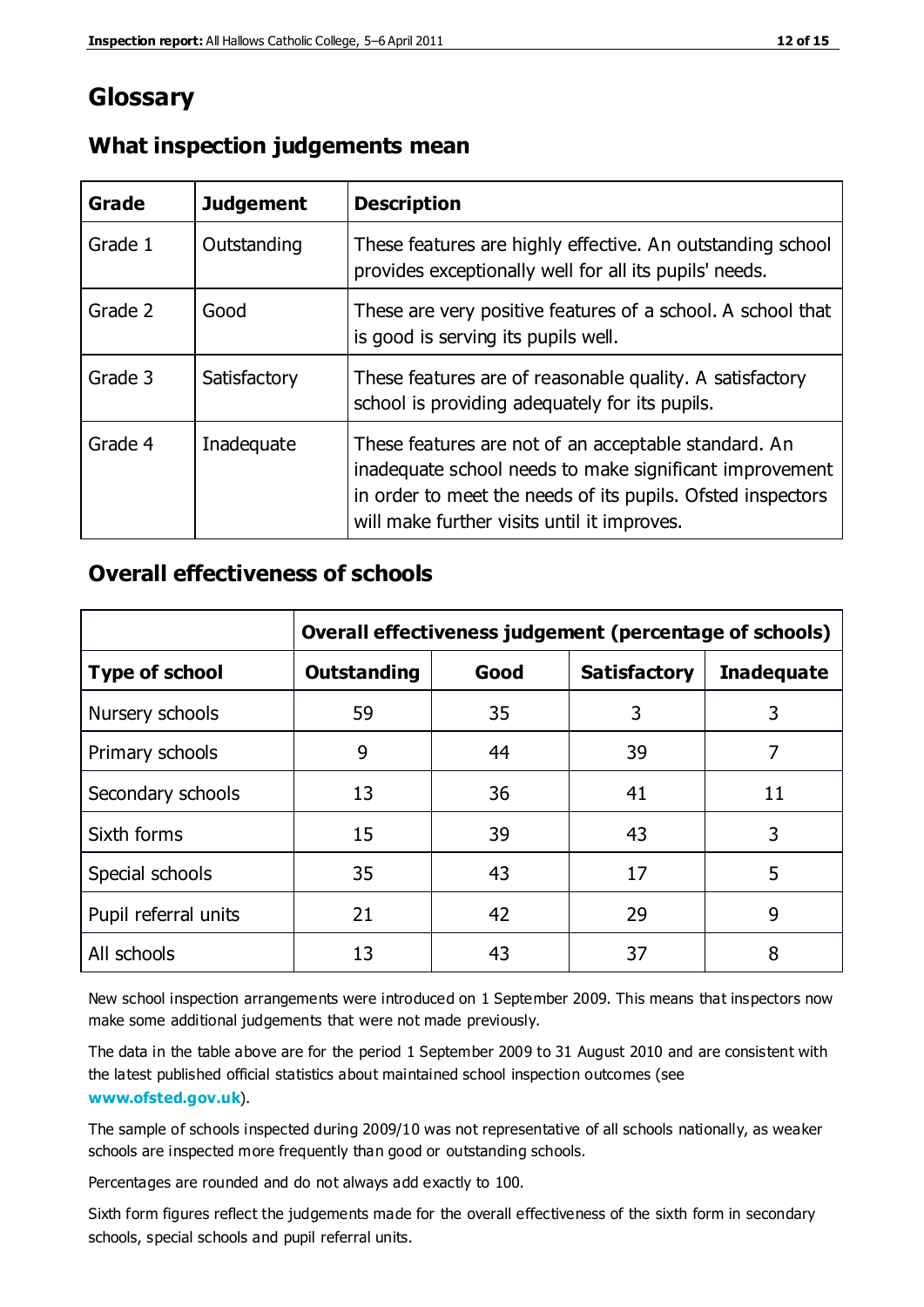# **Common terminology used by inspectors**

| Achievement:               | the progress and success of a pupil in their learning,<br>development or training.                                                                                                                                                          |  |  |
|----------------------------|---------------------------------------------------------------------------------------------------------------------------------------------------------------------------------------------------------------------------------------------|--|--|
| Attainment:                | the standard of the pupils' work shown by test and<br>examination results and in lessons.                                                                                                                                                   |  |  |
| Capacity to improve:       | the proven ability of the school to continue<br>improving. Inspectors base this judgement on what<br>the school has accomplished so far and on the quality<br>of its systems to maintain improvement.                                       |  |  |
| Leadership and management: | the contribution of all the staff with responsibilities,<br>not just the headteacher, to identifying priorities,<br>directing and motivating staff and running the school.                                                                  |  |  |
| Learning:                  | how well pupils acquire knowledge, develop their<br>understanding, learn and practise skills and are<br>developing their competence as learners.                                                                                            |  |  |
| Overall effectiveness:     | inspectors form a judgement on a school's overall<br>effectiveness based on the findings from their<br>inspection of the school. The following judgements,<br>in particular, influence what the overall effectiveness<br>judgement will be. |  |  |
|                            | The school's capacity for sustained<br>improvement.                                                                                                                                                                                         |  |  |
|                            | Outcomes for individuals and groups of pupils.                                                                                                                                                                                              |  |  |
|                            | The quality of teaching.                                                                                                                                                                                                                    |  |  |
|                            | The extent to which the curriculum meets<br>pupils' needs, including, where relevant,<br>through partnerships.                                                                                                                              |  |  |
|                            | The effectiveness of care, guidance and<br>support.                                                                                                                                                                                         |  |  |
| Progress:                  | the rate at which pupils are learning in lessons and<br>over longer periods of time. It is often measured by<br>comparing the pupils' attainment at the end of a key                                                                        |  |  |

stage with their attainment when they started.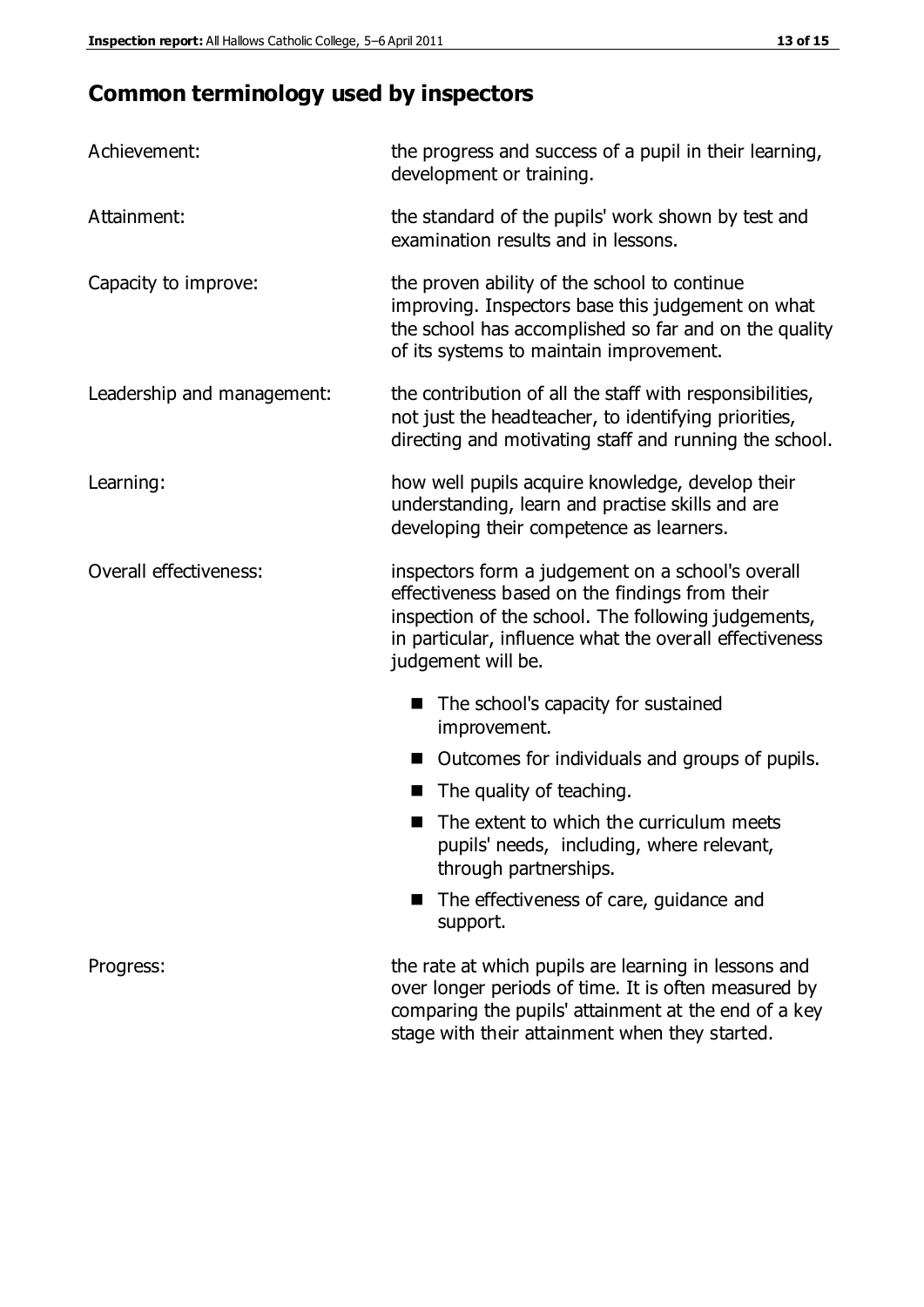# **This letter is provided for the school, parents and carers to share with their children. It describes Ofsted's main findings from the inspection of their school.**

7 April 2011

Dear Students,

#### **Inspection of All Hallows Catholic College, Macclesfield, SK11 8LB**

Thank you for the very warm welcome you gave to the inspection team when we visited your college recently. We are particularly grateful to those of you who gave up your time to speak to us and those of you who completed the questionnaire. We were extremely impressed with your caring and sensible behaviour and the great pride you rightly take in your college. We agree with you that your leaders and teachers provide you with an exceptionally high standard of care, keep you very safe and prepare you well for life beyond college.

The inspection team consider All Hallows to be outstanding. It provides you with an outstanding quality of education and you achieve outstandingly well, both in your academic work and in the skills and attitudes you show. There have been significant major improvements to the college over recent years, many of which you told us about. The way in which its business and enterprise specialism has been developed is particularly impressive and it was interesting to see the range of opportunities you take up to behave as ethical entrepreneurs, making a difference to your college community while supporting international aid. We think that the leadership of the college by Mr Billings and his team is excellent and we have every confidence that, with your continued help, the college will continue to grow from strength to strength.

We have identified a few points for improvement. First we have asked the college to increase further the amount of good and outstanding teaching. Your teachers already work extremely hard and you can help them by letting them know the sorts of activity that really help you think and learn best. Second, we have asked that the quality of marking becomes more consistent; you can play your part by answering the questions teachers pose in their feedback to you. Third, we hope to see the college's new specialism in modern foreign languages become as powerful as that in business and enterprise in enhancing achievement. It was good to see that attendance has improved since the previous inspection. A small minority of you still have low attendance and we hope that you can reduce your absence. Remember that every lesson counts!

Please continue to support your college as strongly as you do. On behalf of the inspectors, I would like to wish you every success in the future.

Yours sincerely,

Shirley Gornall Her Majesty's Inspector